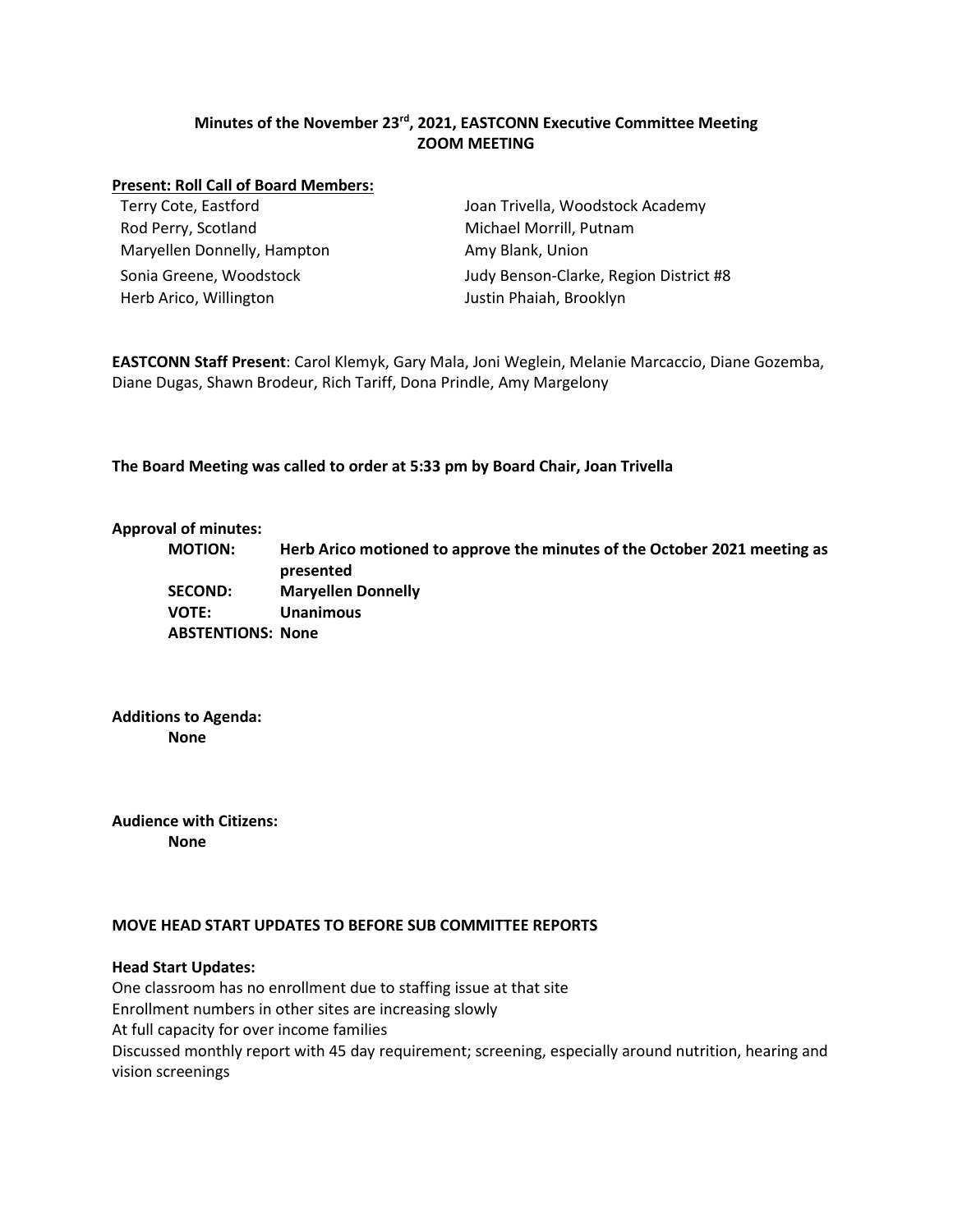Discussion around the "over income" status and federal guidelines – there is a significant number of families

## **SUB-COMMITTEE REPORTS:**

**Policy:** 

- Review of consideration provided by one Board Member
- Adoption of New Policy during today's meeting

## **Finance:**

- Reviewed the financial reports
- Added detailed historical data into the reports

### **Facilities:**

- Discussion and presentation of more detail in the Capital Plan the plan will be finalized during the winter
- Discussed the availability of funds to start the work on some of the projects
- Talked about grant writing and ESSER funds
- Will provide a "priority" listing
- Space for all the EASTCONN locations
- Look at available property in the area
- Add standing line object in each department budget that will address our capital plan
- Projects done simultaneously and incrementally
- Will incorporate the plan in detailed 10-year plan

#### **NEW BUSINESS:**

#### **Enrollment summary:**

- No notable changes
- Discussion around what area districts are sending students to the Magnet Schools

## **EXECUTIVE DIRECTOR'S REPORT:**

- Still struggling with staff vacancies
- All the RESC's have the same issue
- Add detailed summary of items on the cover page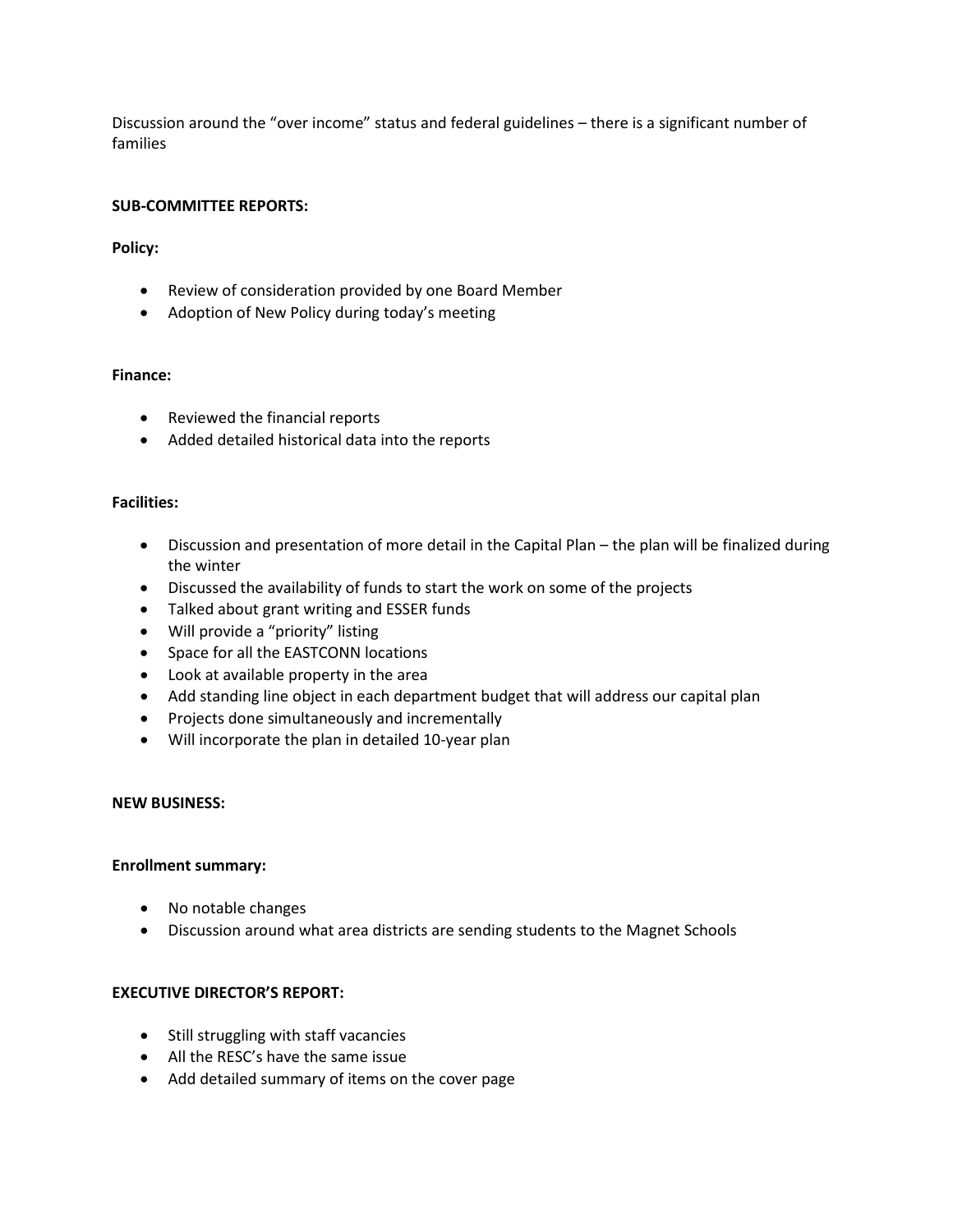• Ad-Hoc Committee reviewed the Climate Survey results – good, positive answers to the questions

## **FINANCE REPORT:**

- Discussion around the historical data that was added to the report
- Revenue dollars are ahead this year compared to last year
- Receivables cash is coming in strong and steady

## **HUMAN RESOURCES REPORT:**

- Review of the Personnel Report
- Creative recruitment with the Marketing Department
- Open interview night on 12/3 400 invites sent out
- Open interview nigh for the Hispanic Health Council on 12/10
- Using the Handshake platform
- Discussed the change of process for fingerprinting the inhibitive factors and RESC involvement

## **Appointment of a Nominating Committee:**

- Discussion of Appointment of a Nominating Committee and the Chair of the Nominating Committee– Section Four of the By-Laws
	- Chair of the Nominating Committee: Joan Trivella
	- Nominating Committee: Katherine Paulhus and Michael Morrill

#### **ACTION ITEMS:**

**Approval of the Updated Policies that were first read at the October Meeting as presented on the Motion Document**

**MOTION: Rod Perry motioned to approve the new policies as presented SECOND: Maryellen Donnelly VOTE: Unanimous ABSTENTIONS: None**

**Approval of the First Read of the New Policy as presented on the Motion Document MOTION: Herb Arico motioned to approve the First Read of the New Policy as presented SECOND: Maryellen Donnelly**